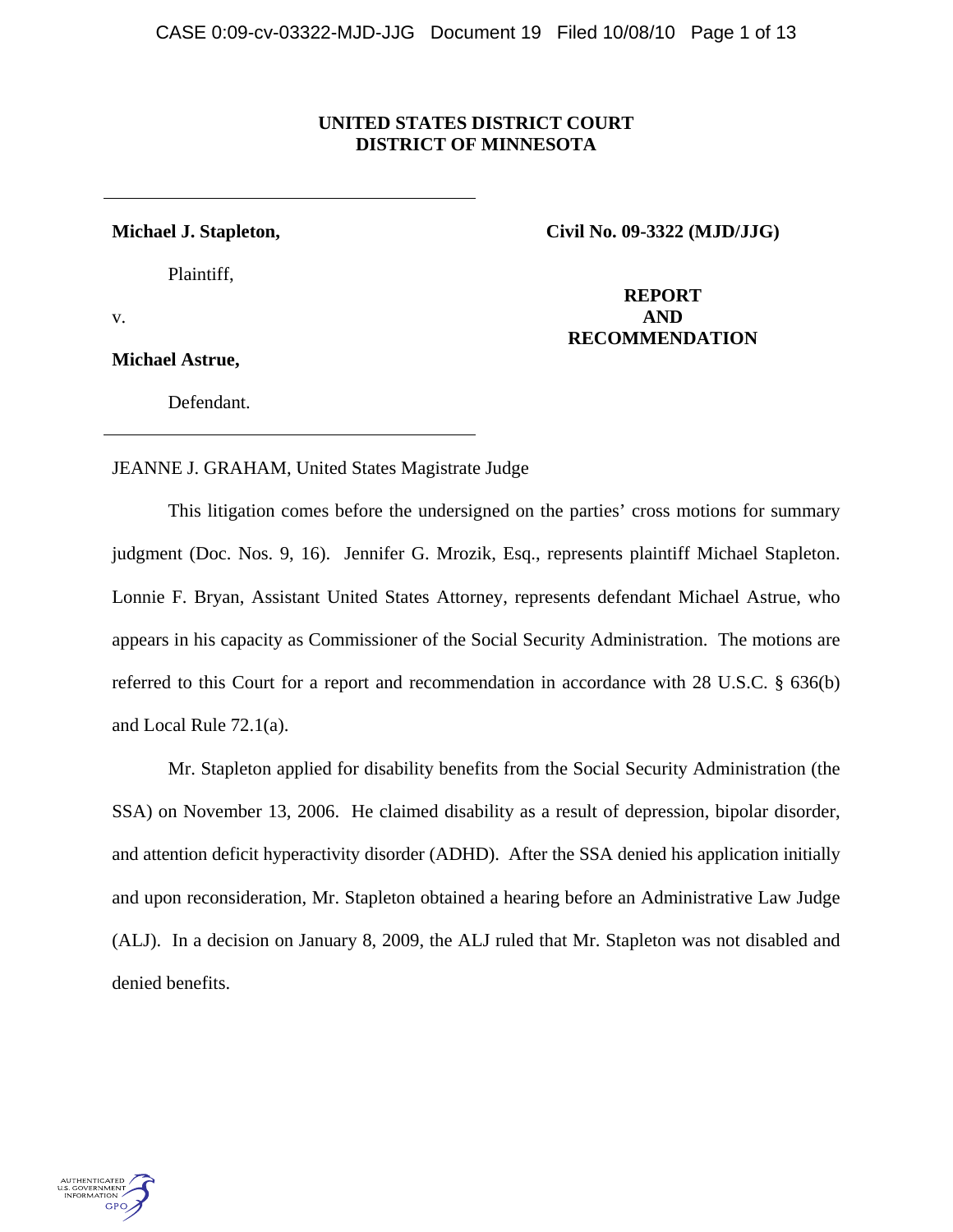## CASE 0:09-cv-03322-MJD-JJG Document 19 Filed 10/08/10 Page 2 of 13

 Mr. Stapleton then commenced this action for judicial review, arguing that the ALJ made unsupported findings about whether his impairments were severe enough, under SSA regulations, to constitute a disability. The parties now bring cross-motions for summary judgment.

#### **I. BACKGROUND**

#### **A. Prior to the Application: February 2002 to November 2006**

For most of his career, Mr. Stapleton (Stapleton) worked as a psychologist. After reports of misconduct, however, the Minnesota Board of Psychology suspended his license in February 2002. (*See* Tr. at 166, 174.) His license evidently was reinstated in 2004, but in any event, the prior suspension limited employment opportunities for Stapleton in the field of psychology. (*See* Tr. at 211.) Stapleton was working in 2006, but the record does not say whether he was working in psychology or treating patients. (*See* Tr. at 204, 211.)

 At the time, Stapleton was receiving treatment from a psychiatrist, Dr. Anil Sipahimalani; and a psychotherapist, Dr. Thomas Vance. Dr. Sipahimalani previously diagnosed Stapleton with ADHD and a mild form of bipolar disorder, which were managed through psychiatric medications and sessions with Dr. Vance. In an exam note from a visit on July 21, 2006, Dr. Sipahimalani found that Stapleton was generally doing well. (*See* Tr. at 204, 211-12, 228, 231.)

 When Stapleton visited Dr. Sipahimalani on November 3, 2006, he reported that he had just lost his job because "he couldn't keep up with paperwork." Stapleton said that he was applying for other jobs, and moreover, he was resuming therapy with Dr. Vance. (Tr. at 225.) Shortly thereafter, on November 13, 2006, Stapleton filed his application for Social Security disability benefits.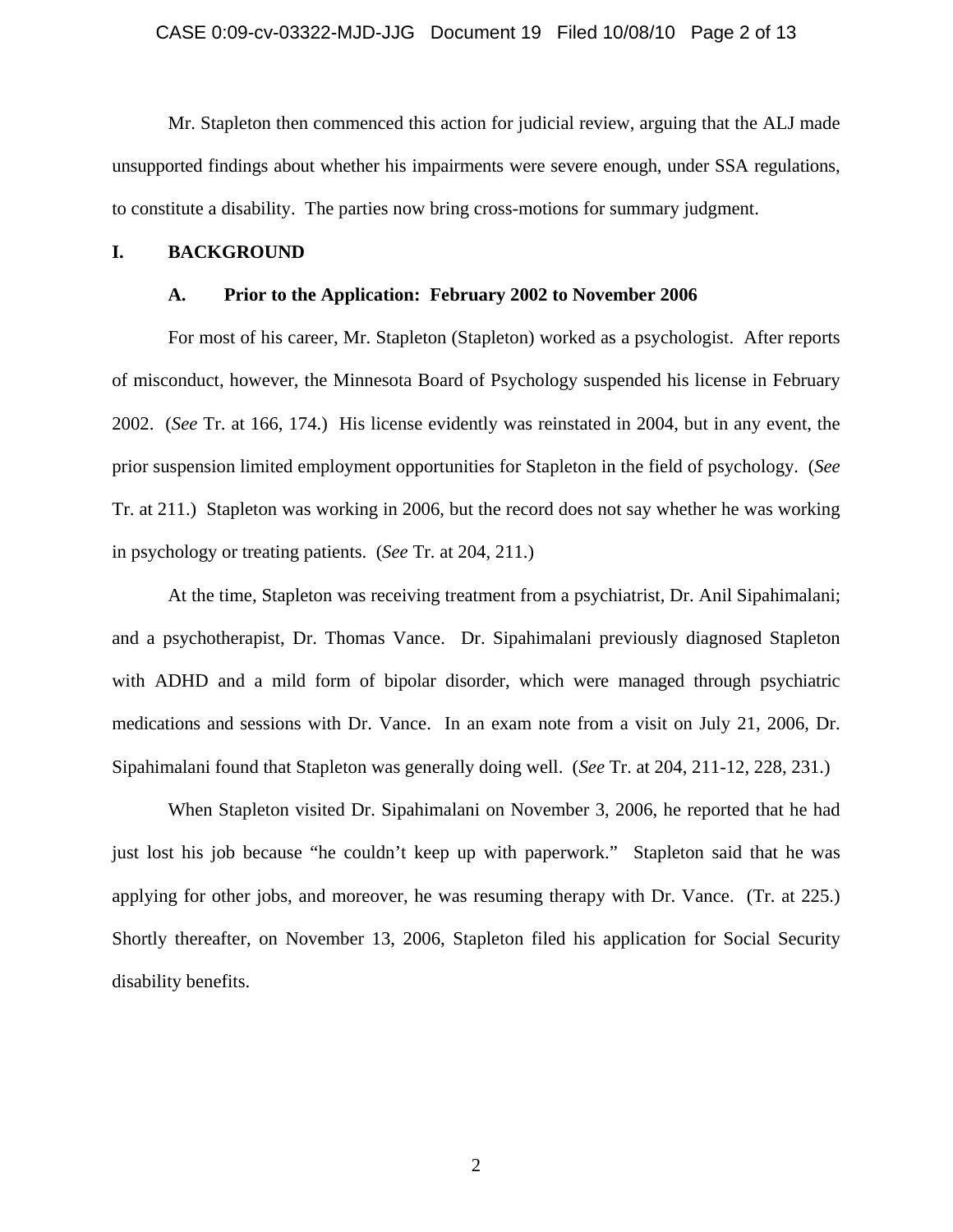### **B. From Filing to Reconsideration: November 2006 to June 2007**

 Stapleton resumed therapy with Dr. Vance in late November 2006 and visited him several times in the ensuing months. Dr. Vance chiefly diagnosed Stapleton with depression. (*See, e.g.,*  Tr. at 199-201.) In their discussions during these visits, one common theme was the grief Stapleton expressed over the loss of his professional identity as a psychologist. (Tr. at 196-98, 200.) The record elsewhere suggests that, due to his prior suspension, Stapleton could not obtain insurance coverage for his practice. (Tr. at 220.)

 Notwithstanding these professional issues, Dr. Vance consistently urged Stapleton to pursue other employment. For instance, in an exam note on November 28, 2006, Dr. Vance indicated that he encouraged Stapleton "to consider possibilities of work." (Tr. at 201.) And in an exam note on January 25, 2007, Dr. Vance observed,

> Mike [Stapleton] has come a long way yet still struggles with professional contact with psychotherapy/profession . . . . Disc[ussed] alternative prof[essions]—importance of looking ahead & entertaining new professions/identities etc.

(Tr. at 197.) Stapleton also told Dr. Vance, at a visit on February 8, 2007, that he was going to a job interview the next day. (Tr. at 196.)

 In the meantime, at a visit to Dr. Sipahimalani on December 29, 2006, Stapleton reported that "he feels he's unable to work at present" and was unable to overcome problems with depression and inability to concentrate. (Tr. at 223.) That same day, Dr. Sipahimalni prepared a statement for Stapleton's private disability insurer, finding that Stapleton was completely unable to work for an indefinite period. (Tr. at 315.)

 At their following visit on February 28, 2007, Dr. Sipahimalani did not note significant changes. (*See* Tr. at 216.) But he prepared another statement for Stapleton's private insurer, and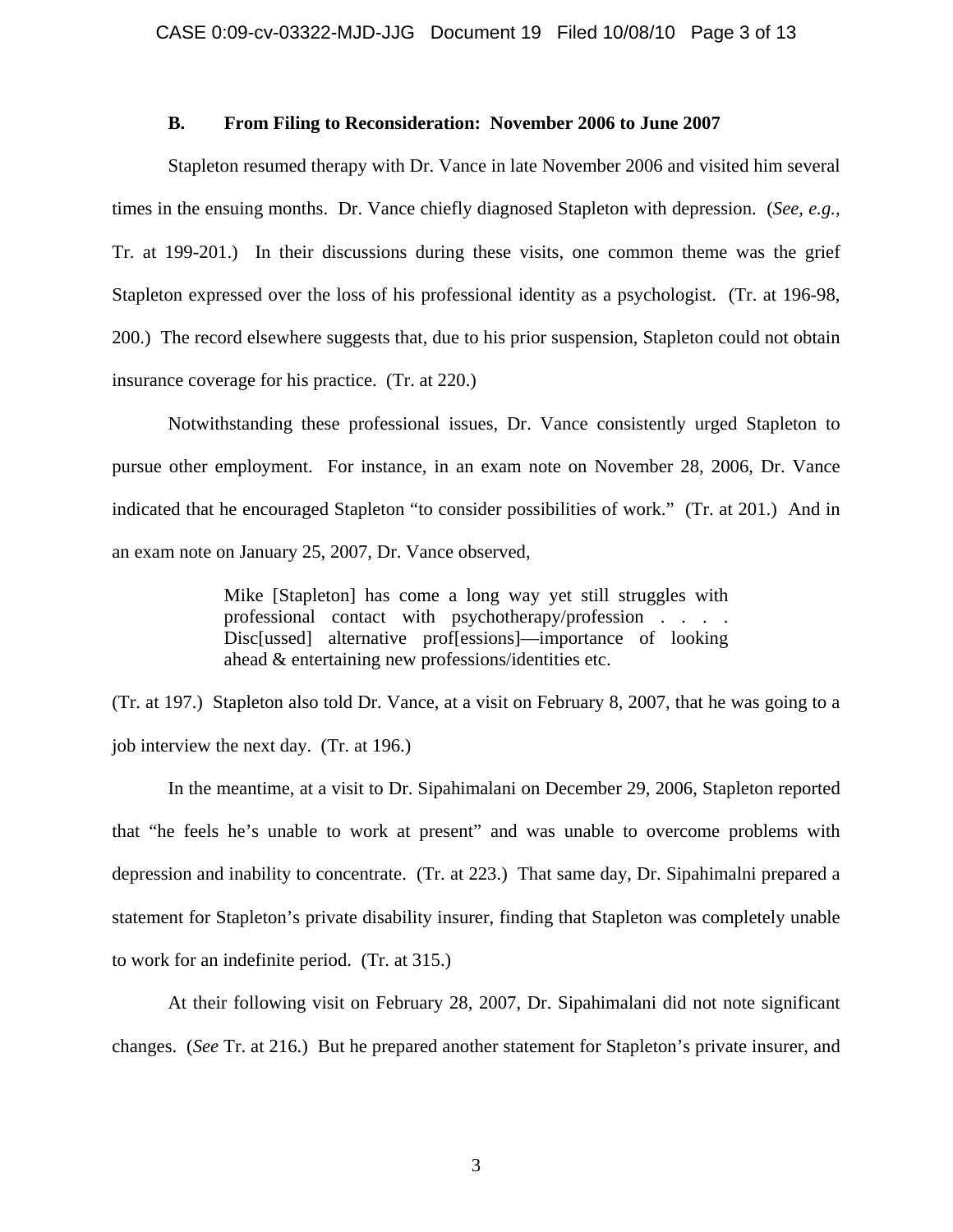#### CASE 0:09-cv-03322-MJD-JJG Document 19 Filed 10/08/10 Page 4 of 13

this time he determined that Stapleton was "partially unable to work" because of anxiety, depression, and impaired concentration. (Tr. at 314.)

 Stapleton was interviewed by various Social Security officials, regarding his application for disability benefits, in March 2007. During these interviews, Stapleton stated that he suffered from ADHD, depression, and bipolar disorder. (Tr. at 105.) When asked about daily activities, Stapleton said that he maintained personal hygiene, light housekeeping, and financial affairs. He frequently golfed, and he also reported social visits with friends and family, as well as frequent attendance at Alcoholics Anonymous meetings. (Tr. at 113-17.)

 A consulting forensic psychologist, Sharon Fredericksen, examined Stapleton's mental health records and completed a report on April 4, 2007. She found that Stapleton suffered from mild depression, and also noted "one mention of possible bipolar [disorder] but no recent mania." Dr. Fredericksen opined that Stapleton had mild restrictions in daily living, mild to moderate difficulties in social functioning, and moderate difficulties with concentration, persistence, and pace. (Tr. at 247-48.)

 The SSA initially denied Stapleton's claim on April 5, 2007. When Stapleton sought reconsideration, the SSA collected some more information about his claim in June 2007, but this information did not materially depart from what Stapleton had disclosed in March 2007. (*See* Tr. at 136-46.) The SSA denied the claim on reconsideration on June 26, 2007. (Tr. at 55, 63, 66.) Stapleton then requested a hearing before an ALJ, which for reasons not disclosed by the record, did not occur until January 2009.

## **C. Awaiting the Hearing before the ALJ: June 2007 to January 2009**

 During continuing treatment with Dr. Vance, Stapleton frequently discussed his prospects for employment. (*See, e.g.,* Tr. at 264, 266.) Like Dr. Sipahimalani had done beforehand, Dr.

4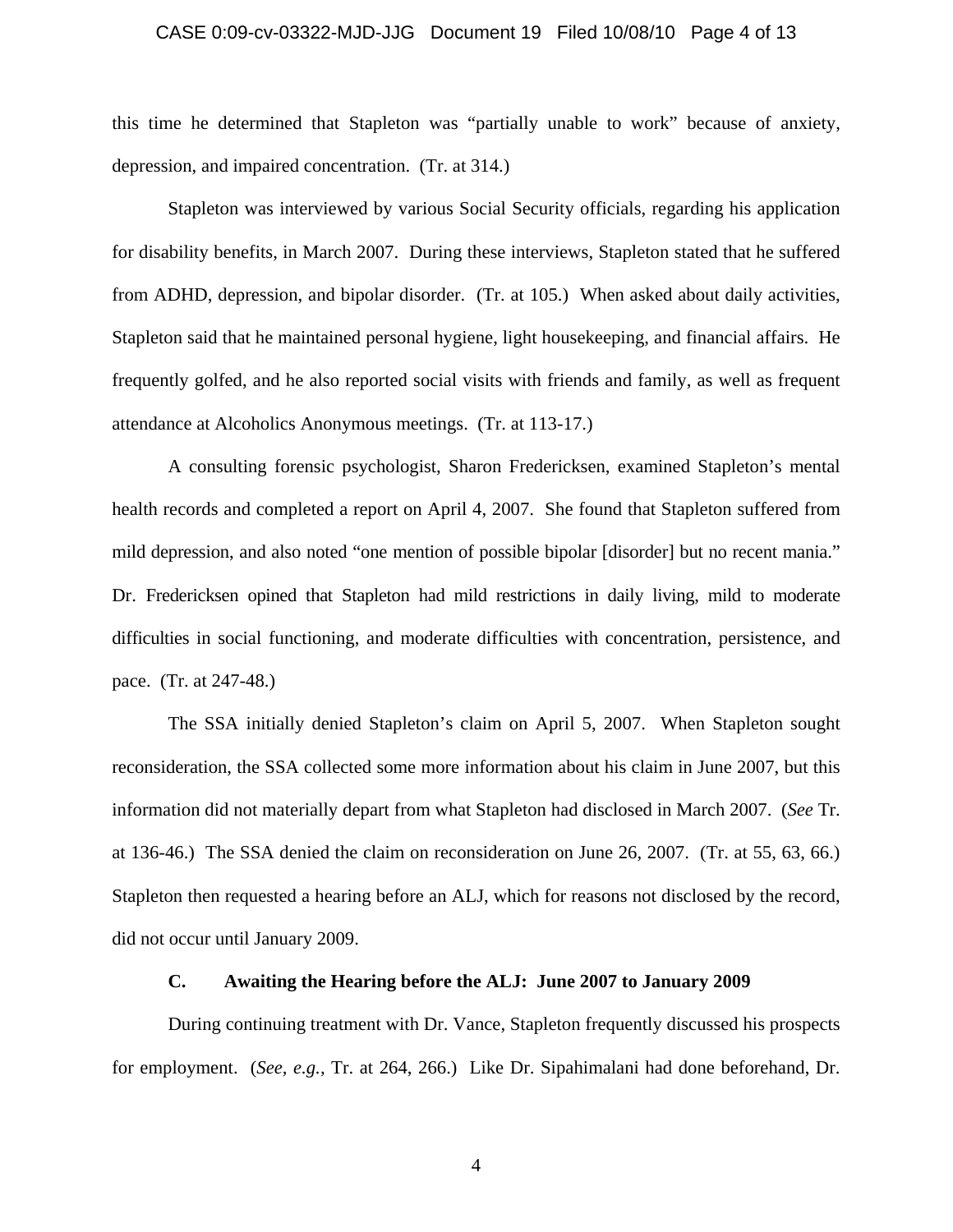#### CASE 0:09-cv-03322-MJD-JJG Document 19 Filed 10/08/10 Page 5 of 13

Vance also prepared certain statements for Stapleton's private disability insurer. In a statement on April 12, 2007, Dr. Vance opined that Stapleton "should not [be] working in his previous field of employment"; in another statement on July 9, 2007, Dr. Vance determined that Stapleton was completely unable to work "at his profession" and added, "In his professional field he is unable to work." (Tr. at 311, 313.)

 At a visit on May 24, 2007, Dr. Vance suggested that Stapleton "take three months off" from seeking employment. (Tr. at 262.) But shortly thereafter, Dr. Vance again encouraged Stapleton to look for work. During a visit on July 5, 2007, Dr. Vance suggested that Stapleton consider part-time work. (Tr. at 398.)

 Stapleton then commenced a job search in earnest, and at a visit on October 31, 2007, he told Dr. Vance that he had interviewed for six jobs in the previous week. (Tr. at 392.) Then on November 5, 2007, Stapleton accepted an employee counseling position with a large company. (*See* Tr. at 27-28, 391.) With these positive developments, Stapleton told his mental health providers that he was feeling better. (*See* Tr. at 341, 391-92.)

 Stapleton lost his job, however, in January 2008. In exam notes from a visit on January 23, 2008, Dr. Vance indicated,

> [Stapleton] was fired from his job bec[ause] he was too inappropriate with a female follow employee, making jokes that were offending to her. He was dismissed after one previous warning. . . . Believes he should have known that he was being too much clowning around[.]

(Tr. at 390.)

 After this setback, Stapleton reported that his depression had worsened. (Tr. at 341, 389.) But Dr. Vance still urged Stapleton to be active, and during visits on February 28, 2008 and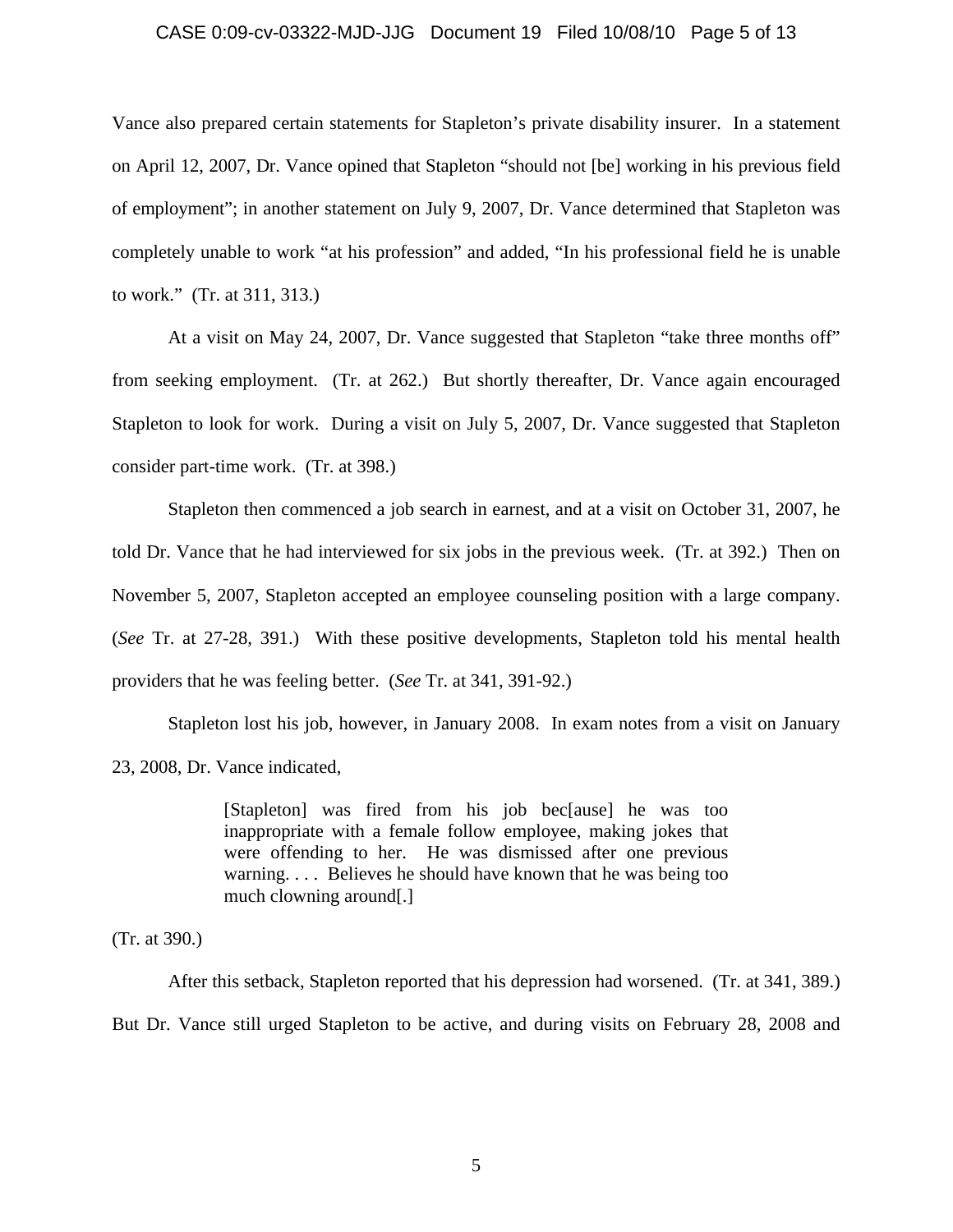### CASE 0:09-cv-03322-MJD-JJG Document 19 Filed 10/08/10 Page 6 of 13

March 20, 2008, Dr. Vance suggested that Stapleton either find work or a volunteer position. (Tr. at 385-86.)

 Stapleton also renewed his efforts to lodge a claim with his private disability insurer. For this process, Stapleton obtained further statements from his mental health treatment team. In one statement on February 7, 2008, Dr. Vance indicated that due to "significant depressive episodes," Stapleton was "unable to work in his profession." (Tr. at 309.) By comparison, Dr. Sipahimalani prepared a statement on February 20, 2008 saying that, because of depression, mood swings, and impaired concentration, Stapleton was unable to work at all. (Tr. at 308.)

 The record does not reveal any significant changes in the remainder of 2008. Stapleton continued to visit Dr. Vance about once every three weeks, and Dr. Sipahimalani about once every two months. He reported depression, and in some instances, mildly manic symptoms. (*See, e.g.,* Tr. at 333, 378.) During the summer, he often golfed, and he did some landscaping work for his sister. (Tr. at 28, 377, 379.) When visiting Dr. Vance later that year, Stapleton reported that his depression was getting worse, and that he sometimes had difficulty getting out of bed or staying abreast of light housekeeping. (Tr. at 375, 377.)

 At the behest of Stapleton's counsel, Dr. Vance completed a mental health assessment form on January 5, 2009. Dr. Vance stated that Stapleton faced significant difficulty with following rules or instructions, or in behaving predictably and appropriately in social situations. And Dr. Vance further determined that Stapleton was essentially incapable of interacting with supervisors or authority figures. (Tr. at 411-12.)

6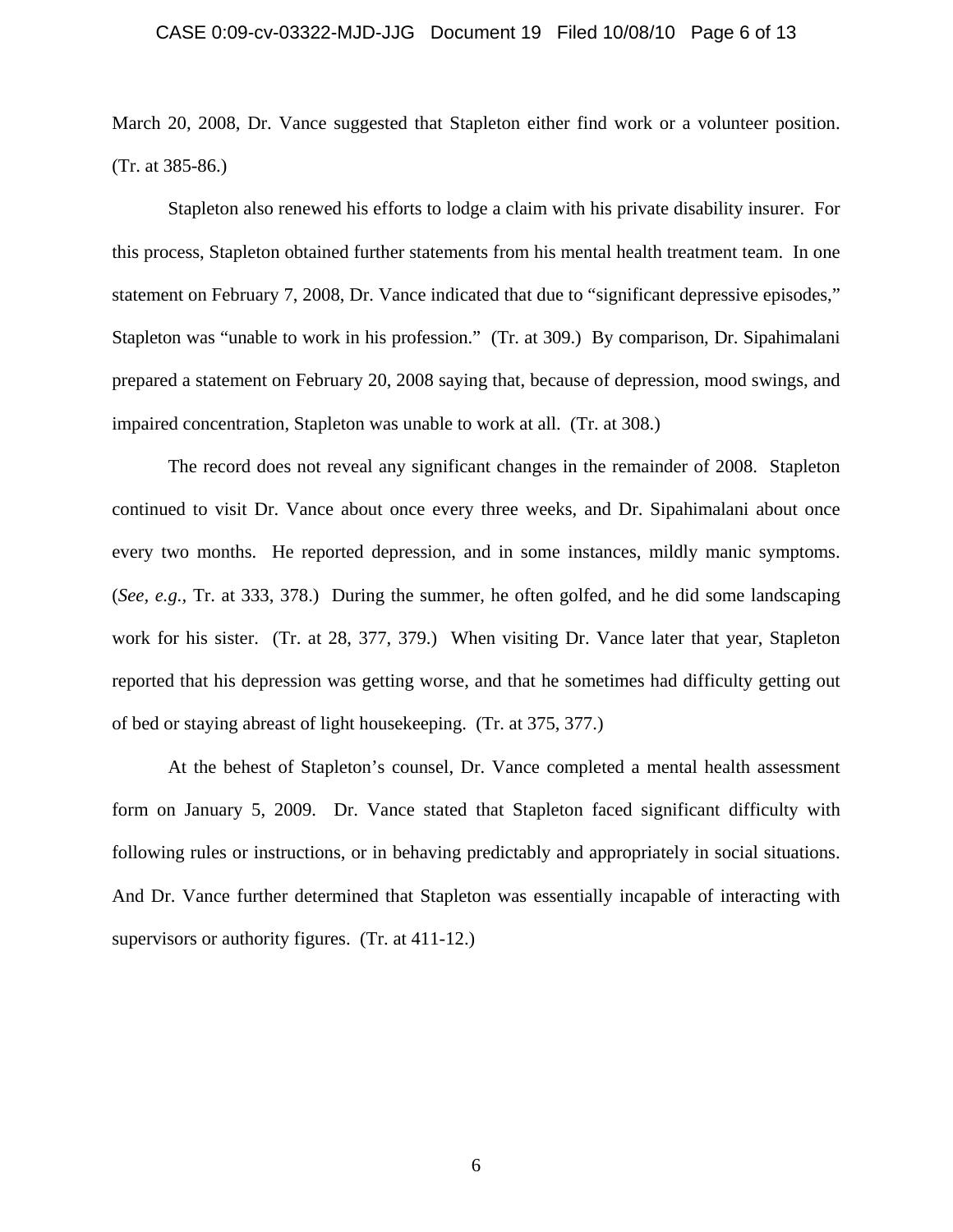## **D. Proceedings before the ALJ**

 The hearing before the ALJ took place on January 8, 2009. Stapleton testified that he was having problems maintaining housekeeping or personal hygiene, and that he would have difficulty handling jobs with even minimal social contact. (Tr. at 31, 41-42.)

 In the subsequent decision of March 25, 2009, the ALJ initially found that Stapleton had ADHD, depression, and bipolar disorder. (Tr. at 15.) Among other questions, the ALJ considered whether the impairments met certain regulatory criteria, under which the impairments would be deemed a disability for the purpose of qualifying for SSA disability benefits.

 For the affective mental health disorders asserted by Stapleton, these regulations include a requirement that the claimant demonstrate certain functional limitations, under what are called "B criteria." The claimant must show at least two of the following: (1) marked restrictions in daily living activities; (2) marked difficulties in maintaining social functioning; (3) marked difficulties in maintaining concentration, persistence, or pace; and (4) repeated episodes of decompensation. 20 C.F.R. § 404 subp. J, Appx. 12.04. The ALJ evaluated each of these criteria in turn.

 Regarding daily living activities, the ALJ found that Stapleton lived independently, keeping his own household and maintaining personal finances, so he only faced mild restrictions in this area. (Tr. at 16.)

 On social functioning, the ALJ noted that Stapleton had some problems, such as irritability and inappropriate comments. But the ALJ otherwise observed that Stapleton was generally cordial and cooperative in his relationships with medical professionals, and that he maintained contacts with his friends and family, as well as Alcoholics Anonymous. As a result, the ALJ concluded that Stapleton only had moderate restrictions upon his social functioning. (*Id.*)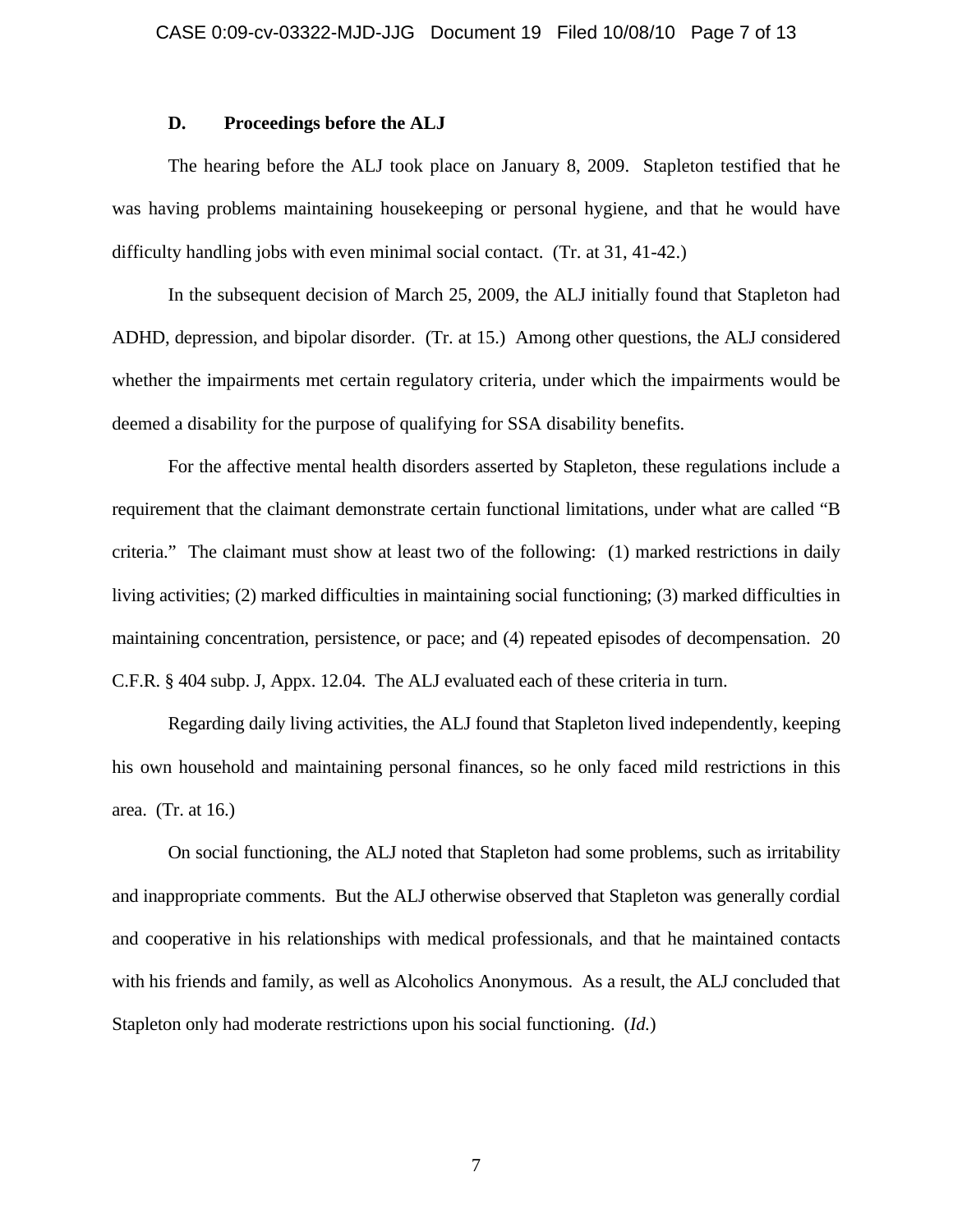### CASE 0:09-cv-03322-MJD-JJG Document 19 Filed 10/08/10 Page 8 of 13

 Regarding concentration, persistence, and pace, the ALJ noted that there were claims of impaired attention or concentration. The ALJ then observed that the treating professionals had not measured the extent to which these impairments inhibited Stapleton from working. And the ALJ cited other evidence showing that Stapleton could maintain reasonable concentration, including his reliability recounting his medical history and his ability to live independently. As a result, the ALJ found only moderate restrictions upon concentration, persistence, and pace. (*Id.*)

 The ALJ found no evidence that Stapleton had suffered any episodes of decompensation, and therefore, the ALJ concluded that there were no restrictions of this sort. (*Id.*)

 Based on the preceding evaluation of the B criteria, the ALJ determined that Stapleton was not disabled under the regulatory listings, and ultimately denied benefits. (Tr. at 16, 22.) Stapleton pursued an administrative appeal within the SSA, which was denied, and then he commenced his current action for judicial review. (*See* Tr. at 1, 6.)

#### **II. ANALYSIS**

#### **A. Standard of Review**

 Stapleton chiefly argues that, when the ALJ found that the B criteria were not satisfied, those findings were not supported by substantial evidence. In particular, Stapleton contends the ALJ improperly discounted the opinions of his treating professionals, and rather than discounting these opinions, the ALJ should have solicited more information from the treating professionals. The Commissioner counters that there is substantial evidence for the ALJ to have concluded that Stapleton did not meet the B criteria.

 On review of the decision of an ALJ regarding social security benefits, a court examines whether the findings of the ALJ are supported by substantial evidence in the record as a whole. 42 U.S.C. § 405(g); *Scott ex rel. Scott v. Astrue*, 529 F.3d 818, 821 (8th Cir. 2008). Substantial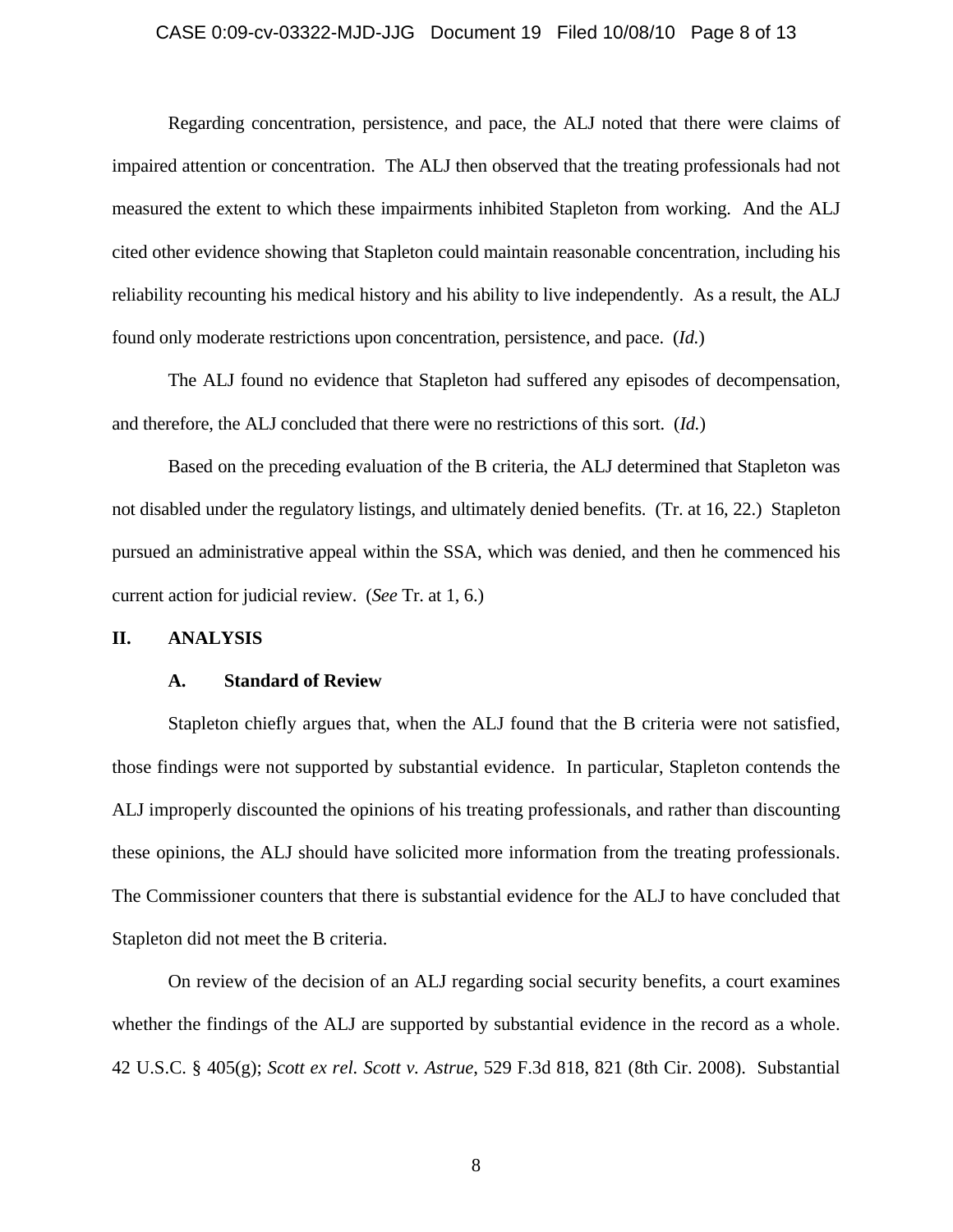### CASE 0:09-cv-03322-MJD-JJG Document 19 Filed 10/08/10 Page 9 of 13

evidence is such relevant evidence that a reasonable mind might accept as adequate to support a conclusion. *Pate-Fires v. Astrue*, 564 F.3d 935, 942 (8th Cir. 2009) (quotation omitted).

 When assessing whether there is substantial evidence, a court must consider evidence that supports, and that which contradicts, the factual findings of the ALJ. *Hartfield v. Barnhart*, 384 F.3d 986, 988 (8th Cir. 2004). Those findings are not subject to reversal just because substantial evidence may also support another outcome. If it is possible to draw differing conclusions from the record, but one of those conclusions supports the findings by the ALJ, those findings must be affirmed. *Goff v. Barnhart*, 421 F.3d 785, 789 (8th Cir. 2005).

### **B. Evidence from Treating Professionals**

 Stapleton contends that, if the opinions from Dr. Vance are given proper weight, they compel a finding that he met at least two of the B criteria. He places particular emphasis on the January 5, 2009 report, where Dr. Vance found that Stapleton had substantial difficulty handling instructions or social situations, and that Stapleton was unable to interact with supervisors at all.

#### **1. Assessing the Weight of the Evidence**

 The rule is that opinions from a treating or examining professional are usually entitled to substantial weight. But such opinions do not have conclusive weight, and they must be supported by acceptable clinical or diagnostic data. *Forehand v. Barnhart*, 364 F.3d 984, 986 (8th Cir. 2004).

 There are several scenarios where an ALJ may properly give less weight to the opinion of a treating physician. For instance, the opinion may receive less weight where it is contradicted by the physician's own findings elsewhere in the record, *Gonzales v. Barnhart*, 465 F.3d 890, 896 (8th Cir. 2006), or by other evidence of the claimant's activities, *Hacker v. Barnhart*, 459 F.3d 934, 937 (8th Cir. 2006).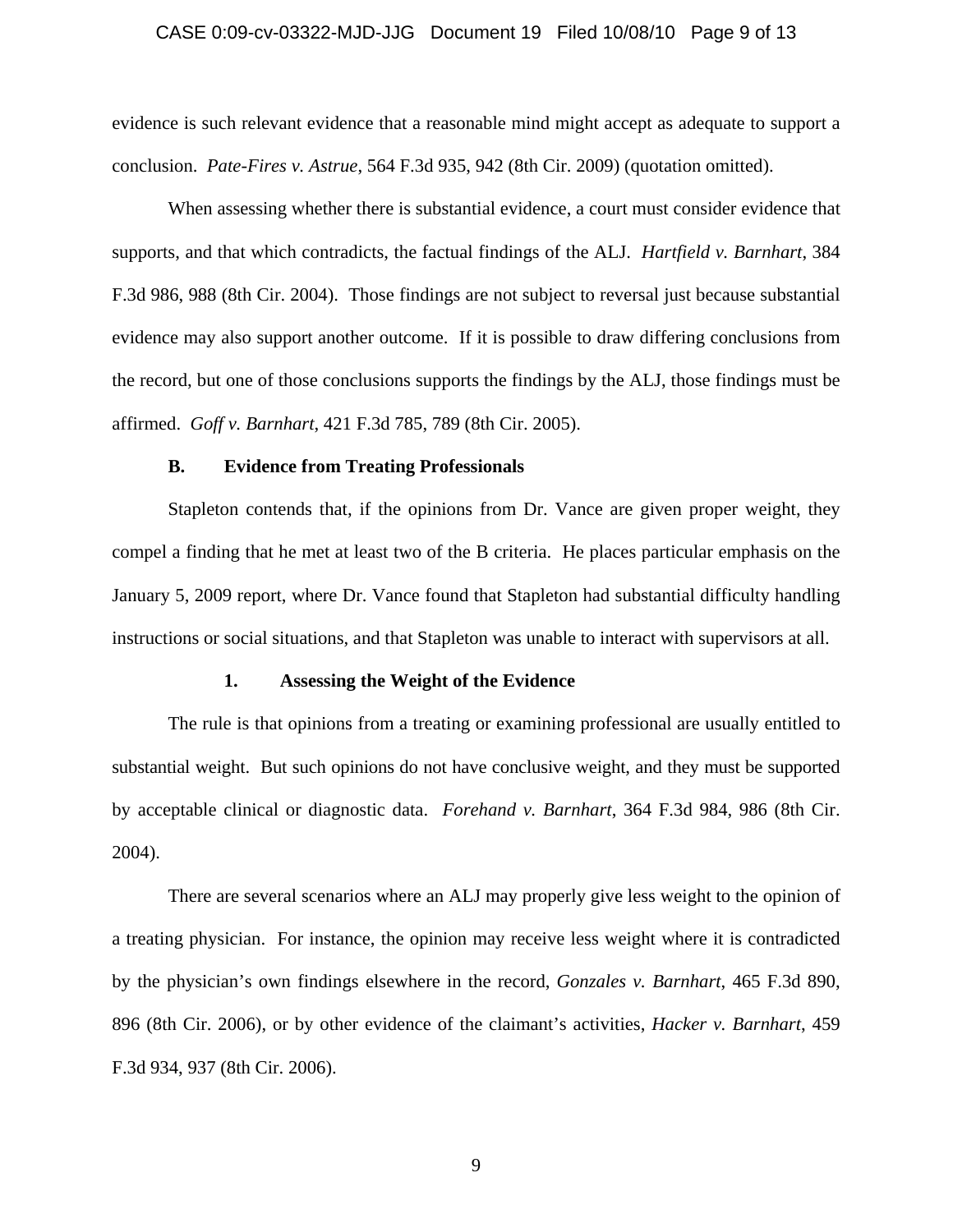### CASE 0:09-cv-03322-MJD-JJG Document 19 Filed 10/08/10 Page 10 of 13

 Although the January 5 report supports a finding that Stapleton satisfied some B criteria, there was ample reason for the ALJ to give that report less weight and make contrary findings. This point is best illustrated by the second and third B criteria: whether Stapleton had marked difficulties in maintaining social functioning; or marked difficulties in maintaining concentration, persistence, and pace.

 In the January 5 report, Dr. Vance found that Stapleton had serious difficulties with social functioning and could not interact with supervisors. Yet the record elsewhere shows that Stapleton had cordial relationships with his mental health treatment team, and that he maintained social contacts with friends and family. For that matter, Stapleton had sufficient social aptitude to obtain multiple job interviews in October 2007 and gain employment in November 2007, even though he lost that job shortly thereafter.

 More importantly, throughout the course of therapy, Dr. Vance repeatedly urged Stapleton to look for work. And in the statements that Dr. Vance made to Stapleton's private disability insurers, Dr. Vance did not find that Stapleton was entirely unable to work, only that he was "unable to work in his profession." Such statements contradict Dr. Vance's ensuing assessment, in the January 5 report, that Stapleton could not handle relationships with coworkers or supervisors.

 On concentration, persistence, and pace, the analysis is similar. Dr. Vance sometimes determined that Stapleton had impaired concentration. Nonetheless, Dr. Vance never measured the severity of this impairment. And because Dr. Vance otherwise counseled Stapleton to get a job, the ALJ could reasonably infer that this impaired concentration was not severe enough to preclude employment. Just as significantly, Stapleton was not fired in January 2008 for inattention or inefficiency, but instead for his inappropriate conduct.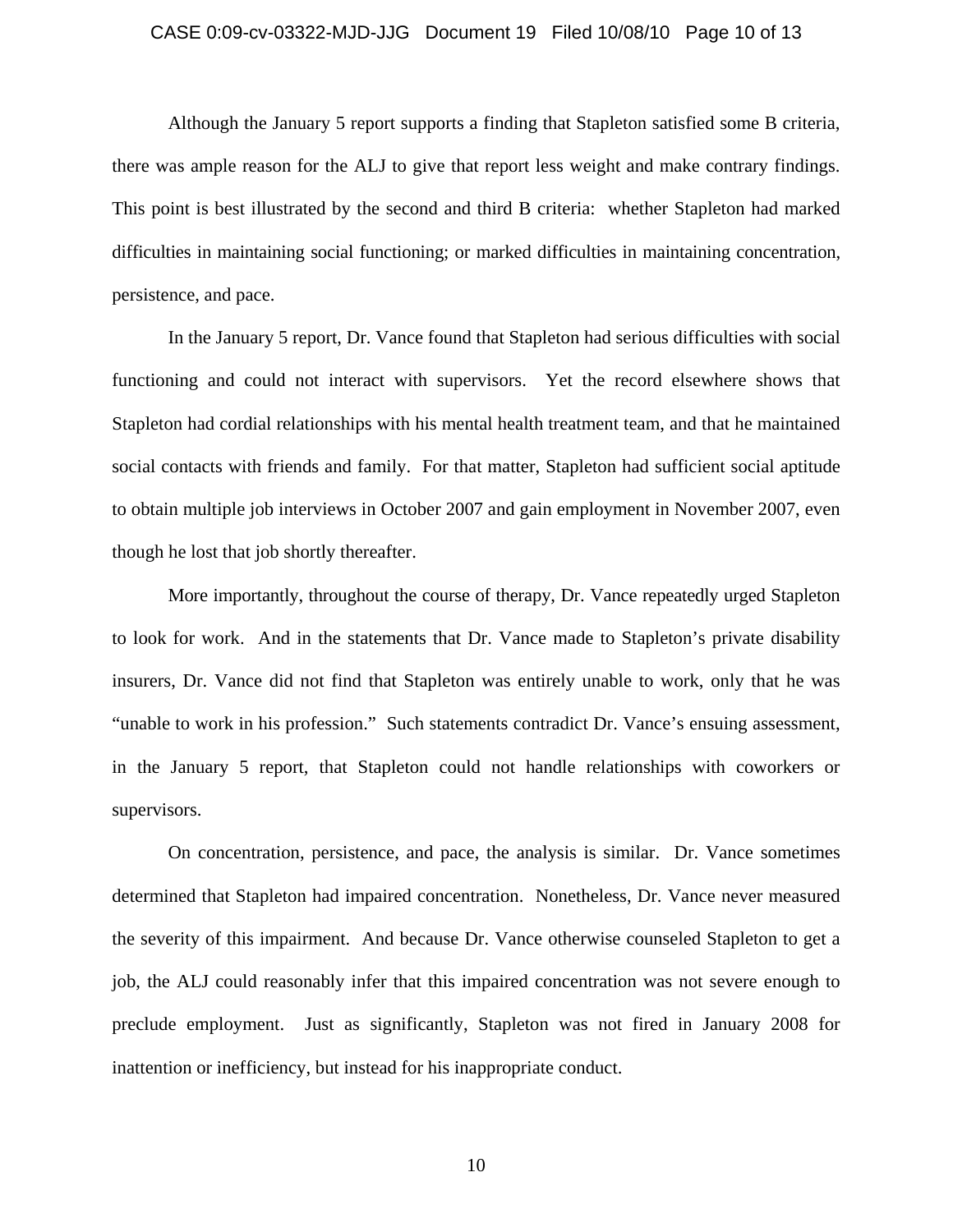For the remaining B criteria, there is reasonable evidence to support the conclusion that Stapleton could manage daily living activities, and there is no evidence suggesting that Stapleton suffered from episodes of decompensation.<sup>1</sup> Considering the record in its entirety, the ALJ had substantial evidence to conclude that Stapleton did not satisfy the B criteria, and therefore, that his impairments did not constitute a disability under the regulatory listings.

## **2. Obligation to Solicit Clarification**

 Perhaps due to the contradictions in Dr. Vance's own opinions, Stapleton argues that where a treating professional issues an opinion contrary to his or her own treatment notes, the ALJ has an obligation to contact the professional and seek clarification. In support of this position, Stapleton cites Social Security Ruling 96-5p (1996), which states,

> [O]ur rules provide that adjudicators must always carefully consider medical source opinions about any issue, including opinions about issues that are reserved to the Commissioner. For treating sources, the rules also require that we make every reasonable effort to recontact such sources for clarification when they provide opinions on issues reserved to the Commissioner and the bases for such opinions are not clear to us.

 Consistent with this ruling, an ALJ sometimes has an obligation to seek clarification from treating professionals, especially where a critical issue is ambiguous or undeveloped. But where an ALJ has found that a treating professional's opinion is unreliable or contradictory, rather than unclear, the ALJ has no obligation to solicit additional information. *Samons v. Astrue*, 497 F.3d 813, 819 (8th Cir. 2007); *Britton v. Astrue*, 622 F.Supp.2d 771, 776-77 (D.Minn. 2008).

 $\frac{1}{1}$  During certain visits to Dr. Vance, Stapleton reported that he was golfing up to seven times a week and sometimes characterized this behavior as obsessive or compulsive. When examining the B criteria, the ALJ did not consider whether this behavior had adverse affects, and Stapleton now argues that the ALJ misunderstood the significance of this problem.

Assuming for the sake of argument that Stapleton was golfing compulsively, his mental health providers did not examine this particular issue, nor did they evaluate whether it caused functional limitations within the scope of the B criteria. For these reasons, Stapleton's allegedly unhealthy golfing behavior does not influence the analysis here.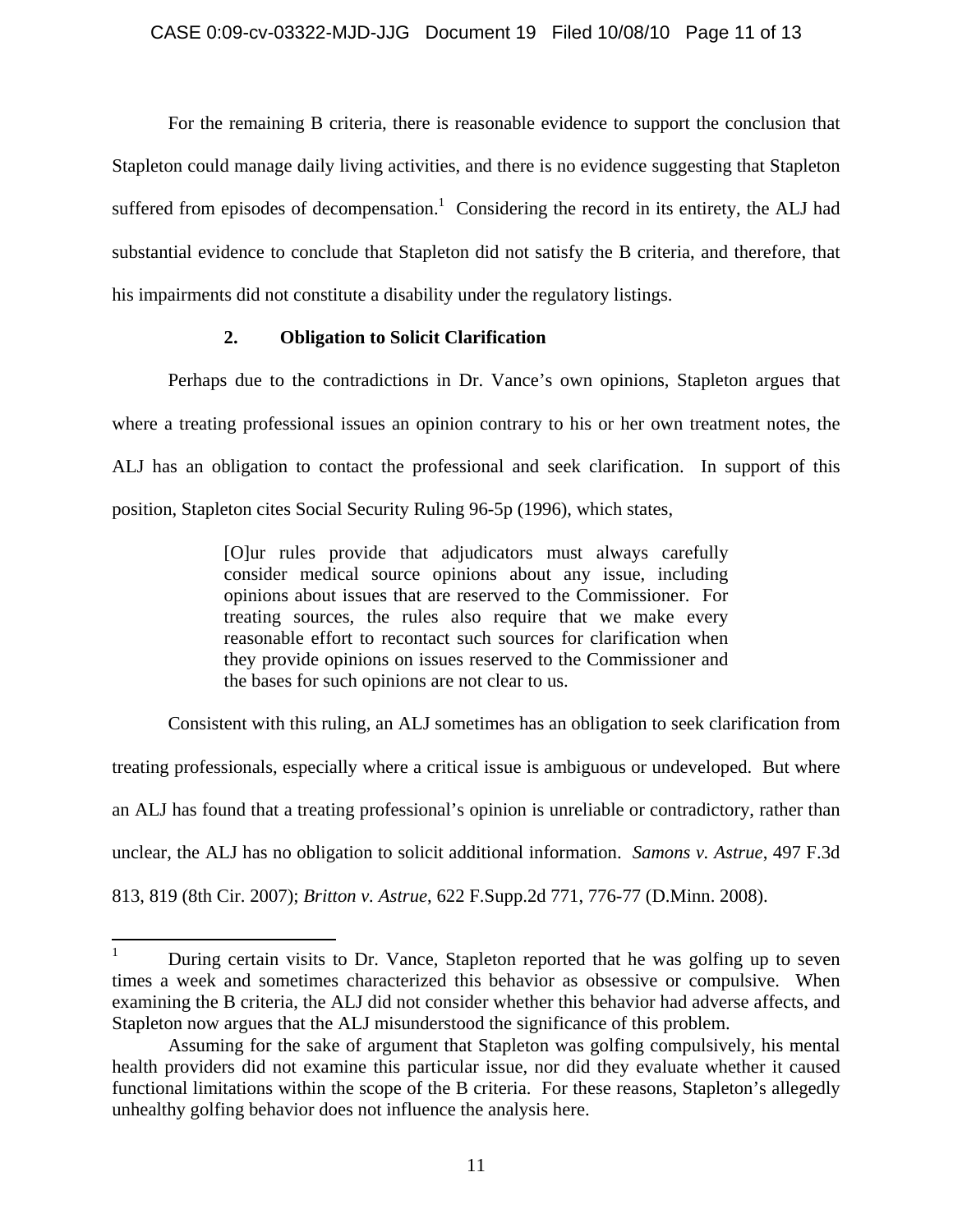#### CASE 0:09-cv-03322-MJD-JJG Document 19 Filed 10/08/10 Page 12 of 13

 Turning to the current litigation, the record reveals some contradictions between Dr. Vance's January 5 report and his notes and opinions elsewhere. But these inconsistencies go to the weight and reliability of his opinion. There is no indication that Dr. Vance was ambiguous, or that the basis for his opinion was unclear. For these reasons, the ALJ did not have any obligation to seek clarification from Dr. Vance, and so this issue does not affect the outcome here.

## **C. Opinions from Non-Treating Professionals**

Stapleton further contends that the ALJ gave undue weight to the opinions of non-treating professionals. As a general rule, the opinions of non-treating professionals receive less weight than those of treating professionals. *Owen v. Astrue*, 551 F.3d 792, 799 (8th Cir. 2008). Because there is little or no contact with the claimant, the opinion of a non-treating professional cannot, by itself, supply substantial evidence about the claimant's impairments. *Singh v. Apfel*, 222 F.3d 448, 452 (8th Cir. 2000).

 There is no indication that the ALJ placed undue emphasis on opinions of non-treating professionals. To the contrary, the record shows that when considering the B criteria, the ALJ drew reasonable conclusions from the records of Stapleton's treating professionals. Any purported concerns about the opinions of non-treating professionals, therefore, are immaterial.

#### **III. CONCLUSION**

 Stapleton argues that the ALJ did not have substantial evidence to find that the B criteria were not satisfied. In particular, Stapleton contends that the ALJ did not have cause to discount a report from Dr. Vance, his treating psychologist. Based on the inconsistencies between that report and other evidence, however, the ALJ could give that report less weight. And when the record is considered in its entirety, the ALJ could reasonably determine that the B criteria were not met.

12